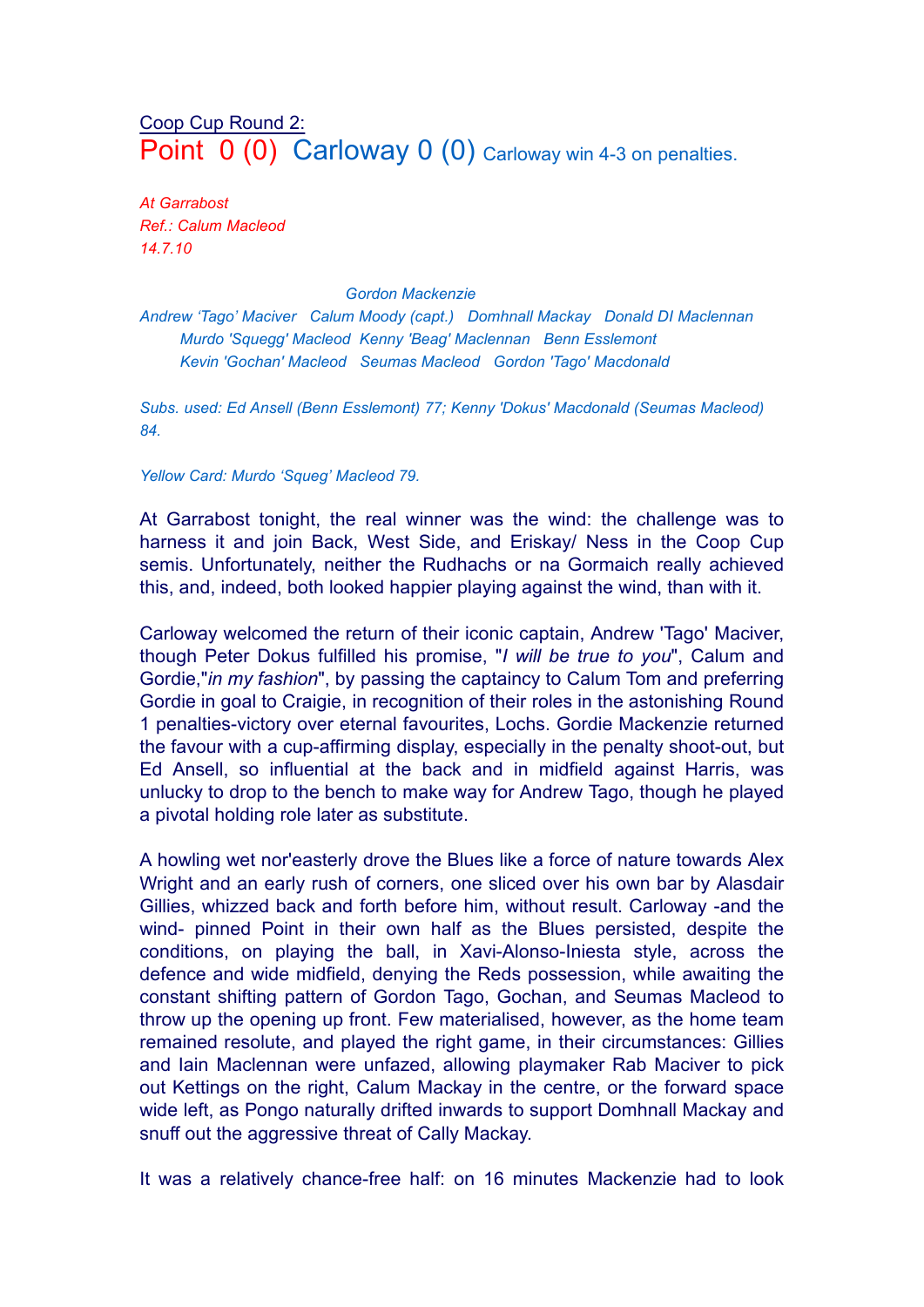smart and block a Point break, before Tago was blocked at the other end and Seumas Macleod headed the resultant corner from the left just over Wright's bar. On 23 minutes Stephen Kettings burst clear down the right but was finally crowded out for a corner, before two long-range efforts from the Blues required attention from Wright. On 35 minutes the Rudhachs exploited space on the left which Mackenzie managed to block well low. If anything, the half had demonstrated what Mourinho's Inter had shown us in the Champions League Final: 65% possession doesn't necessarily mean that you are going to win, or even score: Point, though hemmed in for long periods, had looked as likely to score as Carloway. And anyway, both keepers simply had to be careful, not inspired.

A wind-assisted Point opened positively, with three great opportunities: on 47 minutes a Gillies free-kick from the right halfway line was headflicked on and pushed round the bottom of his right-hand post brilliantly by Mackenzie, before a scything Pongo tackle, worthy of Andoni Goikoetxea, on the left side of the box, allowed Rab Maciver to whip in a nasty free-kick which the keeper had to double-fist over the bar.

On 57 minutes, it was the Blues' turn to add to the list of near-misses: a typical, brusque run by Gochan down the right led to a bullet-like cross low across the face of the goal which eluded Wright, but Tago had overanticipated the cross and was inches inside it as it spun by off the outside of his right foot.

Regarding tactics, Peter Dokus rivals Sir Alex Ferguson: if it's not working, don't agonise; change it! And right NOW! misfire and you're watching the daisies from the substitutes' bench regardless of where you think you are in the pecking order. Seumas Macleod dropped back more right midfield and Gochan and Tago moved in to twin-strike, while the bustling presences of Kenny Beag and Esslemont thrust forward in support, centrally and on the left.

On 66 minutes a Macleod turn on the right and left foot shot from 20 metres was confidently held by the keeper, as Carloway managed to battle their way back into the contest. A mix-up in front of the Point goal on 72 minutes allowed Tago an opening but pressure prevented him keeping it down, before Dokus tweaked the calibrator once more, the ubiquitous Ansell for Esslemont. Gochan immediately stormed through the centre but Wright was quick to block; then Calum Moody could not get the direction right on his header in a crowded box from an exquisite Squeg free-kick from deep on the right.

However, the Rubhachs were by no means out of it and had two late chances to sucker the Blues: on 85 minutes, another long free-kick from the halfway line by Gillies skidded though a mass of bodies and bounced up awkwardly to be parried by Mackenzie, but luckily for na Gormaich, the attempted conversion from the rebound, 6 metres out, practically hit Skylab overhead.